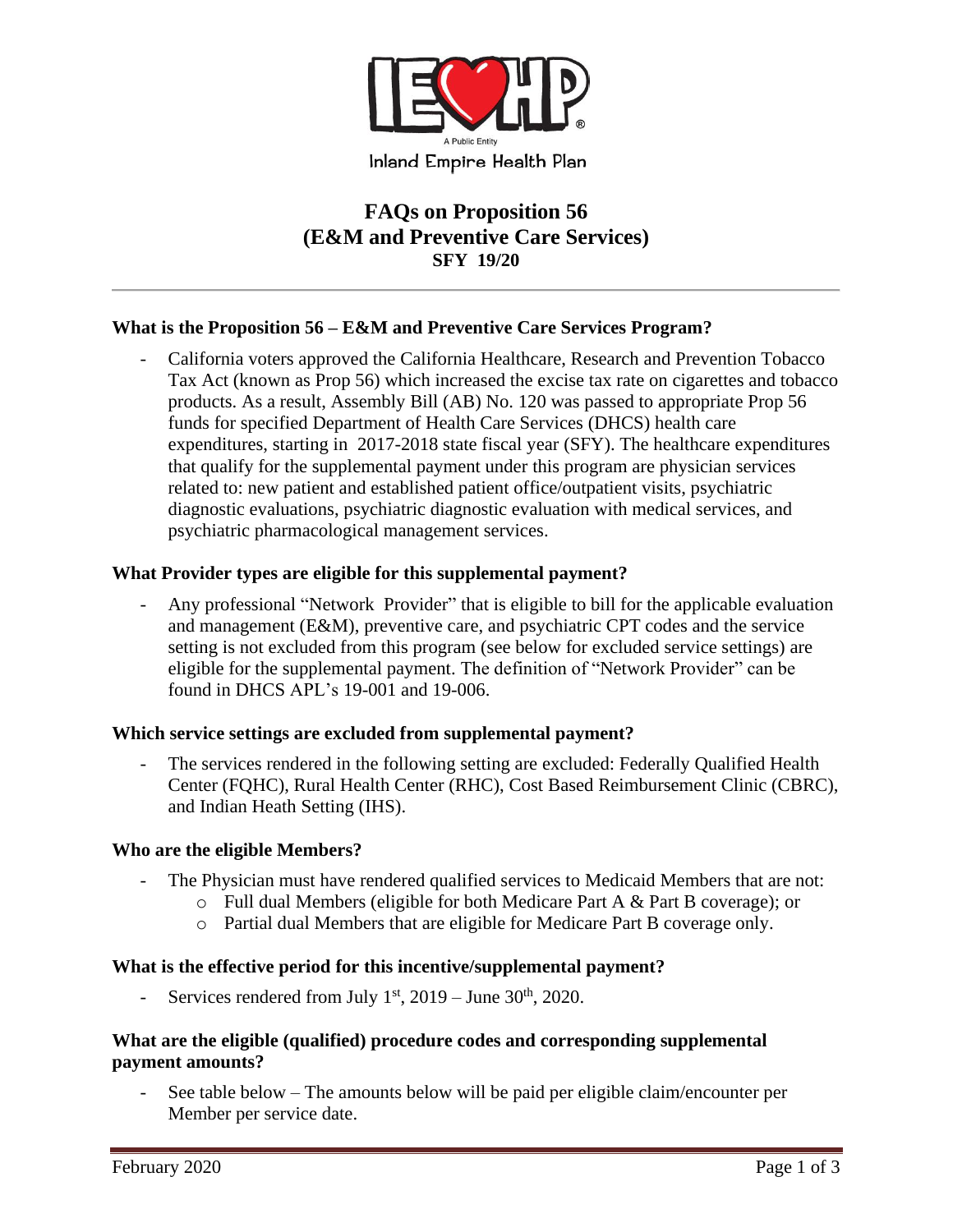The following payment chart for SFY 19/20 (July 1st, 2019 – June 30th, 2020) is subject to change based on CMS guidance.

| <b>CPT</b> Code |          | <b>CPT</b> Code |         | <b>CPT</b> Code |         |
|-----------------|----------|-----------------|---------|-----------------|---------|
| 99201           | \$18.00  | 99214           | \$62.00 | 99385           | \$30.00 |
| 99202           | \$35.00  | 99215           | \$76.00 | 99391           | \$75.00 |
| 99203           | \$43.00  | 90791           | \$35.00 | 99392           | \$79.00 |
| 99204           | \$83.00  | 90792           | \$35.00 | 99393           | \$72.00 |
| 99205           | \$107.00 | 99381           | \$77.00 | 99394           | \$72.00 |
| 99211           | \$10.00  | 99382           | \$80.00 | 99395           | \$27.00 |
| 99212           | \$23.00  | 99383           | \$77.00 | 90863           | \$5.00  |
| 99213           | \$44.00  | 99384           | \$83.00 |                 |         |

### **How do we determine the payee for these payments?**

- IEHP will pay the Prop 56 payment to the billing Provider and billing tax ID associated with the eligible claim or encounter.

### **How often will payments be disbursed?**

- IEHP will pay Prop 56 payments on a monthly basis. For each payment cycle, we will pay Prop 56 payments for claims and encounter data adjudicated and/or received by the cutoff date for the corresponding service months. (see payment chart below for cutoff date information.)

Please see payment schedule below:

| Prop 56 Payment Schedule – SFY 19/20 (Jul 19 – Jun 20) |                                                  |                      |  |  |  |
|--------------------------------------------------------|--------------------------------------------------|----------------------|--|--|--|
| <b>Date of Service:</b>                                | <b>Claim Paid/</b><br><b>Encounter Received:</b> | <b>Payment Date:</b> |  |  |  |
| $07/01/2019 - 10/31/2019$                              | 12/31/2019                                       | 1/23/2020            |  |  |  |
| $07/01/2019 - 11/30/2019$                              | 1/31/2020                                        | 2/20/2020            |  |  |  |
| $07/01/2019 - 12/31/2019$                              | 2/29/2020                                        | 3/19/2020            |  |  |  |
| $07/01/2019 - 01/31/2020$                              | 3/31/2020                                        | 4/21/2020            |  |  |  |
| $07/01/2019 - 02/29/2020$                              | 4/30/2020                                        | 5/21/2020            |  |  |  |
| $07/01/2019 - 03/31/2020$                              | 5/31/2020                                        | 6/18/2020            |  |  |  |
| $07/01/2019 - 04/30/2020$                              | 6/30/2020                                        | 7/21/2020            |  |  |  |
| $07/01/2019 - 05/31/2020$                              | 7/31/2020                                        | 8/20/2020            |  |  |  |
| $07/01/2019 - 06/30/2020$                              | 8/31/2020                                        | 9/22/2020            |  |  |  |
| $07/01/2019 - 06/30/2020$                              | 9/30/2020                                        | 10/20/2020*          |  |  |  |
| $07/01/2019 - 06/30/2020$                              | 10/31/2020                                       | $11/19/2020*$        |  |  |  |
| $07/01/2019 - 06/30/2020$                              | 11/30/2020                                       | 12/22/2020*          |  |  |  |

\* *Payments are for additional run-out data only, no new service months are included.*